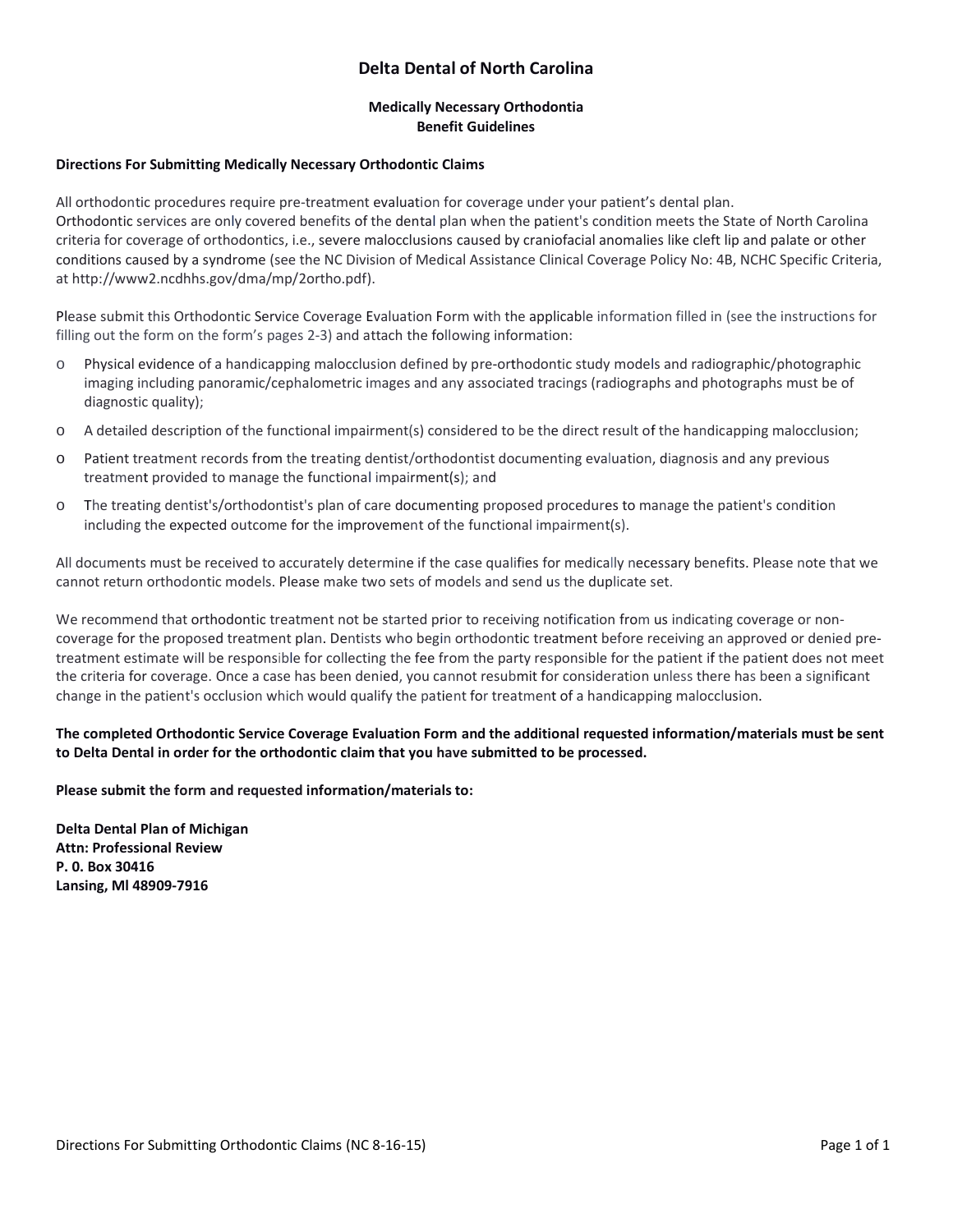|                                                                                                                                                                                                                                          | <b>Orthodontic Service Coverage Evaluation Form</b> (Modified Handicapping Labio-Lingual Deviation Evaluation Index)                                                                      |                                   |                                      |                        |                                           |           |
|------------------------------------------------------------------------------------------------------------------------------------------------------------------------------------------------------------------------------------------|-------------------------------------------------------------------------------------------------------------------------------------------------------------------------------------------|-----------------------------------|--------------------------------------|------------------------|-------------------------------------------|-----------|
|                                                                                                                                                                                                                                          | See Pages 2-3 For Instructions On Filling Out This Form.<br>See The Attached "Directions On Submitting Orthodontic Claims" Sheet For Documentation Requirements.                          |                                   |                                      |                        |                                           |           |
|                                                                                                                                                                                                                                          | Patient Name (Last, First, MI)                                                                                                                                                            | <b>Member ID</b><br>Date Of Birth |                                      |                        |                                           |           |
| <b>Treating Dentist's Name</b>                                                                                                                                                                                                           |                                                                                                                                                                                           |                                   |                                      |                        | <b>Date Of Orthodontic Assessment</b>     |           |
| Does Your Patient Have Any Of The Following Conditions?<br><b>PART 1</b><br>Circle "X" if your patient has the condition and "0" if your patient does not have the condition.                                                            |                                                                                                                                                                                           |                                   |                                      |                        |                                           |           |
| Presence of cleft lip and/or palate (please include documentation of the condition).                                                                                                                                                     |                                                                                                                                                                                           |                                   |                                      |                        | X                                         | 0         |
| Handicapping malocclusion caused by craniofacial anomalies (please include documentation of the<br>condition).                                                                                                                           |                                                                                                                                                                                           |                                   |                                      |                        | X                                         | 0         |
| Deep impinging overbite with either palatal trauma or mandibular anterior gingival trauma, i.e., when<br>clinical attachment loss and recession of the gingival margin are present (please include photos<br>documenting tissue damage). |                                                                                                                                                                                           |                                   |                                      |                        | X                                         | 0         |
| Crossbite of individual anterior teeth with evidence of clinical attachment loss and/or recession of<br>the gingival margin (please include photos documenting tissue damage).                                                           |                                                                                                                                                                                           |                                   |                                      |                        | X                                         | 0         |
| Severe traumatic deviation, e.g., loss of a premaxilla segment due to accident or pathology (please<br>include documentation of the condition).                                                                                          |                                                                                                                                                                                           |                                   |                                      |                        | X                                         | 0         |
| Severe anterior-posterior occlusal discrepancy with an overjet equal to or greater than 9 millimeters<br>or a reverse/negative overjet equal to or greater than 3.5 millimeters.                                                         |                                                                                                                                                                                           |                                   |                                      |                        | X                                         | 0         |
| Impacted permanent anterior teeth which are contributing to a handicapping malocclusion.                                                                                                                                                 |                                                                                                                                                                                           |                                   |                                      |                        | X                                         | 0         |
| Posterior crossbite involving multiple posterior teeth with no functional occlusal contact.                                                                                                                                              |                                                                                                                                                                                           |                                   |                                      |                        | X                                         | 0         |
| Anterior open bite equal to or greater than 4 mm (where incisors have fully erupted and the                                                                                                                                              |                                                                                                                                                                                           |                                   |                                      |                        | X                                         | 0         |
| discrepancy is not correctable by habit therapy).<br>Lateral open bite equal to or greater than 4 mm.                                                                                                                                    |                                                                                                                                                                                           |                                   |                                      |                        | X                                         | 0         |
| Congenitally missing teeth (extensive hypodontia) excluding third molars.                                                                                                                                                                |                                                                                                                                                                                           |                                   |                                      |                        | X                                         | 0         |
| STOP Filling Out This Form Here If You Have Circled One Or More "X" Above - Otherwise Continue To Parts 2 And 3                                                                                                                          |                                                                                                                                                                                           |                                   |                                      |                        |                                           |           |
| PART <sub>2</sub><br>Please Fill In The Following Overjet/Overbite/Open Bite Information For Your Patient (leave blank if not applicable)                                                                                                |                                                                                                                                                                                           |                                   |                                      |                        |                                           |           |
| Overjet in millimeters if equal to or less than 9 millimeters                                                                                                                                                                            |                                                                                                                                                                                           |                                   |                                      |                        |                                           | mm        |
| Overbite in millimeters                                                                                                                                                                                                                  |                                                                                                                                                                                           |                                   |                                      |                        |                                           | mm        |
| Mandibular protrusion (reverse overjet) in millimeters if equal to or less than 3.5 millimeters                                                                                                                                          |                                                                                                                                                                                           |                                   |                                      |                        |                                           | $mm X5 =$ |
| Open bite in millimeters<br>$mm \mid X 4 =$                                                                                                                                                                                              |                                                                                                                                                                                           |                                   |                                      |                        |                                           |           |
|                                                                                                                                                                                                                                          | Please Fill In The Following Ectopic Eruption/Crowding Information For Your Patient (leave blank if not applicable)<br><b>PART 3</b>                                                      |                                   |                                      |                        |                                           |           |
|                                                                                                                                                                                                                                          | If both anterior crowding and ectopic eruption are present in the anterior portion of the mouth, provide information for only the<br>most severe condition. Do not score both conditions. |                                   |                                      |                        |                                           |           |
| Ectopic eruption (exclude 3rd molars)                                                                                                                                                                                                    |                                                                                                                                                                                           |                                   |                                      |                        | $X3 =$                                    |           |
| Identify by tooth number and count each tooth<br>List Ectopically Erupted Teeth Numbers<br>Anterior crowding (2 points maximum)                                                                                                          |                                                                                                                                                                                           |                                   |                                      |                        | ▲ Total # Of Teeth                        | $X =$     |
| If upper crowding present, score one point for MAXILLA<br>If lower crowding present, score one point for MANDIBLE                                                                                                                        |                                                                                                                                                                                           |                                   | $\blacktriangle$ Maxilla<br>(0 or 1) | ▲ Mandible<br>(0 or 1) | A Add For Total<br>$(0, 1 \text{ or } 2)$ |           |
| Labio-lingual spread in millimeters                                                                                                                                                                                                      |                                                                                                                                                                                           |                                   |                                      |                        |                                           | mm        |
| Posterior unilateral crossbite (involving at least one molar)                                                                                                                                                                            |                                                                                                                                                                                           |                                   |                                      |                        | Yes                                       | No        |
| Circle Yes Or No                                                                                                                                                                                                                         |                                                                                                                                                                                           |                                   |                                      |                        | 4                                         | 0         |
| <b>Total Score</b>                                                                                                                                                                                                                       |                                                                                                                                                                                           |                                   |                                      |                        |                                           |           |

**Instructions Start On The Next Page**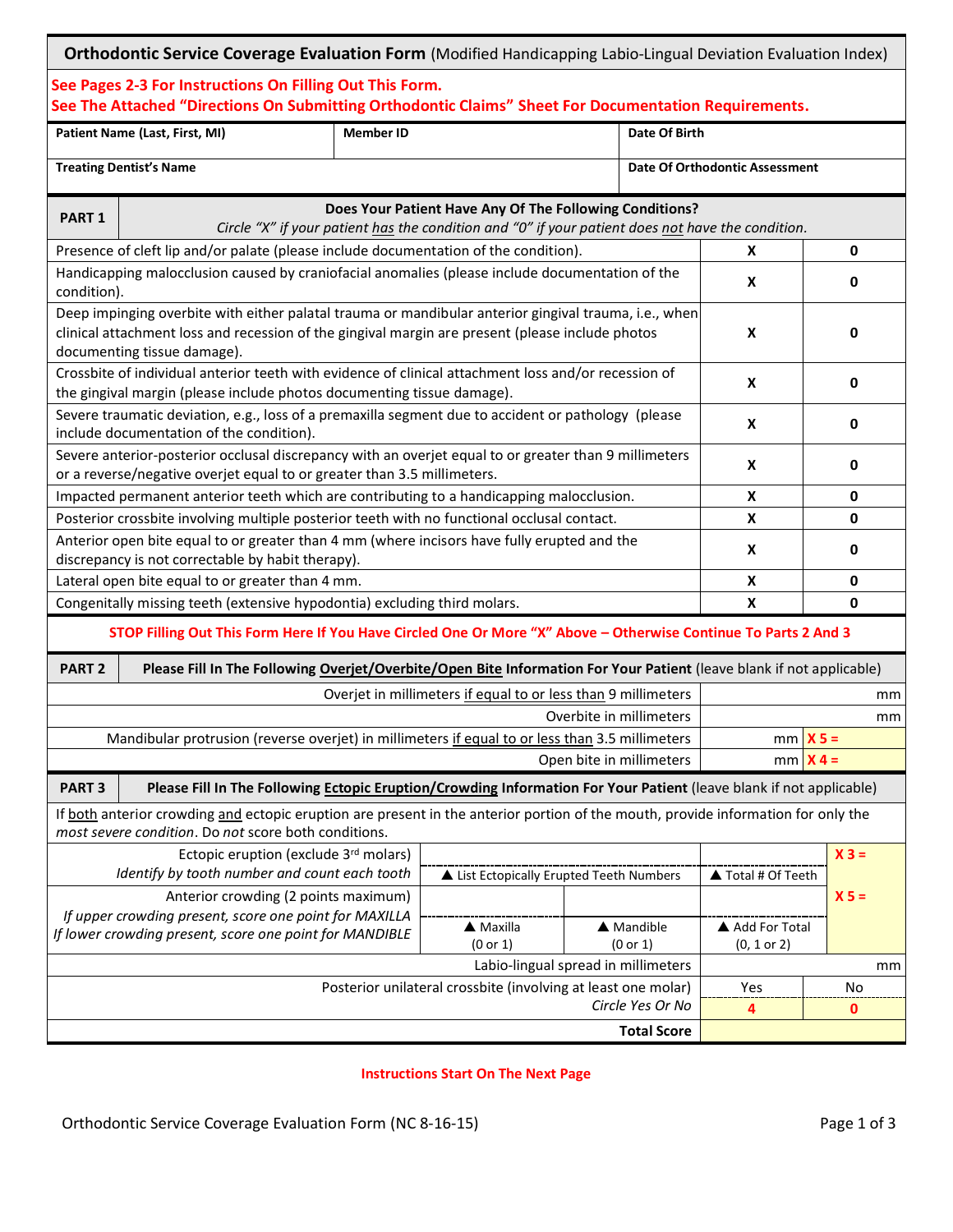## **General Instructions**

 The intent of the Orthodontic Service Coverage Evaluation Form is to document the presence or absence and the degree of any handicap caused by the one or more of the conditions on the form. All measurements should in millimeters (round up to the nearest millimeter).

#### **Part 1: Identification Of Conditions Considered To Be A Handicapping Malocclusion**

The presence of any of the listed conditions should be recorded by circling the "X" in the left-hand column. The absence of any of the conditions must be recorded by circling the "0" in the right-hand column. The following information is provided to help clarify the conditions:

Cleft Palate Deformities: If your patient has this condition, circle the "X" on the evaluation form and do not fill in the form any further. Documentation must include photographs and a written report from a qualified specialist(s) treating the deformity.

Cranio-Facial Anomaly: If your patient has this condition, circle the "X" on the evaluation form and do not fill in the form any further. Documentation must include photographs and a written report from a qualified specialist(s) treating the anomaly.

Deep Impinging Overbite With Severe Soft Tissue Damage: This condition is present when the lower incisors are destroying the soft tissue of the palate or the lower anterior gingiva. Tissue laceration, maceration and/or clinical attachment loss must be present. If your patient has this condition, circle the "X" on the evaluation form and do not fill in the form any further.

 Crossbite Of Individual Anterior Teeth: This condition is present when clinical attachment loss and recession of the gingival margin are present. Circle the "X" on the evaluation form when destruction of soft tissue is present and do not fill in the form any further.

Severe Traumatic Deviations: Traumatic deviations include loss of a premaxilla segment by burns or by accident, the result of osteomyelitis or other gross pathology. If your patient has this condition, circle the 'X" on the evaluation form and do not fill in the form any further. Include a written report and photographs.

 Overjet Greater Than 9 Millimeters Or Mandibular Protrusion (Reverse Overjet) Is Greater Than 3.5 Millimeters: This condition is present when overjet is greater than 9mm with incompetent lips or the reverse overjet (mandibular protrusion) is greater than 3.5mm with reported masticatory and speech difficulties. If your patient has this condition, circle the "X" on evaluation form and do not fill in the form any further. If the reverse overjet is not greater than 3.5mm, fill in the information for your patient under the "Mandibular Protrusion in Millimeters" item in Part 2 (third line).

 Impacted Permanent Anterior Teeth: Demonstrate that one or more anterior teeth (i.e., incisors and/or cuspids) which are contributing to a handicapping malocclusion are (1) impacted (soft or hard tissue), (2) exposure and passive eruption is unlikely, (3) extraction would compromise the integrity of the arch, (4) the teeth are treatment planned to be exposed, ligated/banded and brought into the normal arch form and (5) there is, or will be, sufficient arch space for correction. If your patient has this condition, circle the 'X" on the evaluation form. If your patient does not have this condition, circle the "0" on the evaluation form.

Posterior Crossbite Involving Multiple Posterior Teeth With No Functional Occlusal Contact: If your patient has this condition, circle the 'X" on the evaluation form. If your patient does not have this condition, circle the "0" on the evaluation form.

Anterior Open Bite Equal To Or Greater Than 4 Millimeters: This condition exists where incisors have fully erupted and the discrepancy is not correctable by habit therapy. If your patient has this condition, circle the 'X" on the evaluation form. If your patient does not have this condition, circle the "0" on the evaluation form.

Lateral Open Bite Equal To Or Greater Than 4 Millimeters: This condition exists where there are congenitally missing teeth (extensive hypodontia) with at least one tooth missing per quadrant (excluding third molars). If your patient has this condition, circle the 'X" on the evaluation form. If your patient does not have this condition, circle the "0" on the evaluation form.

#### **Instructions Are Continued On The Next Page**